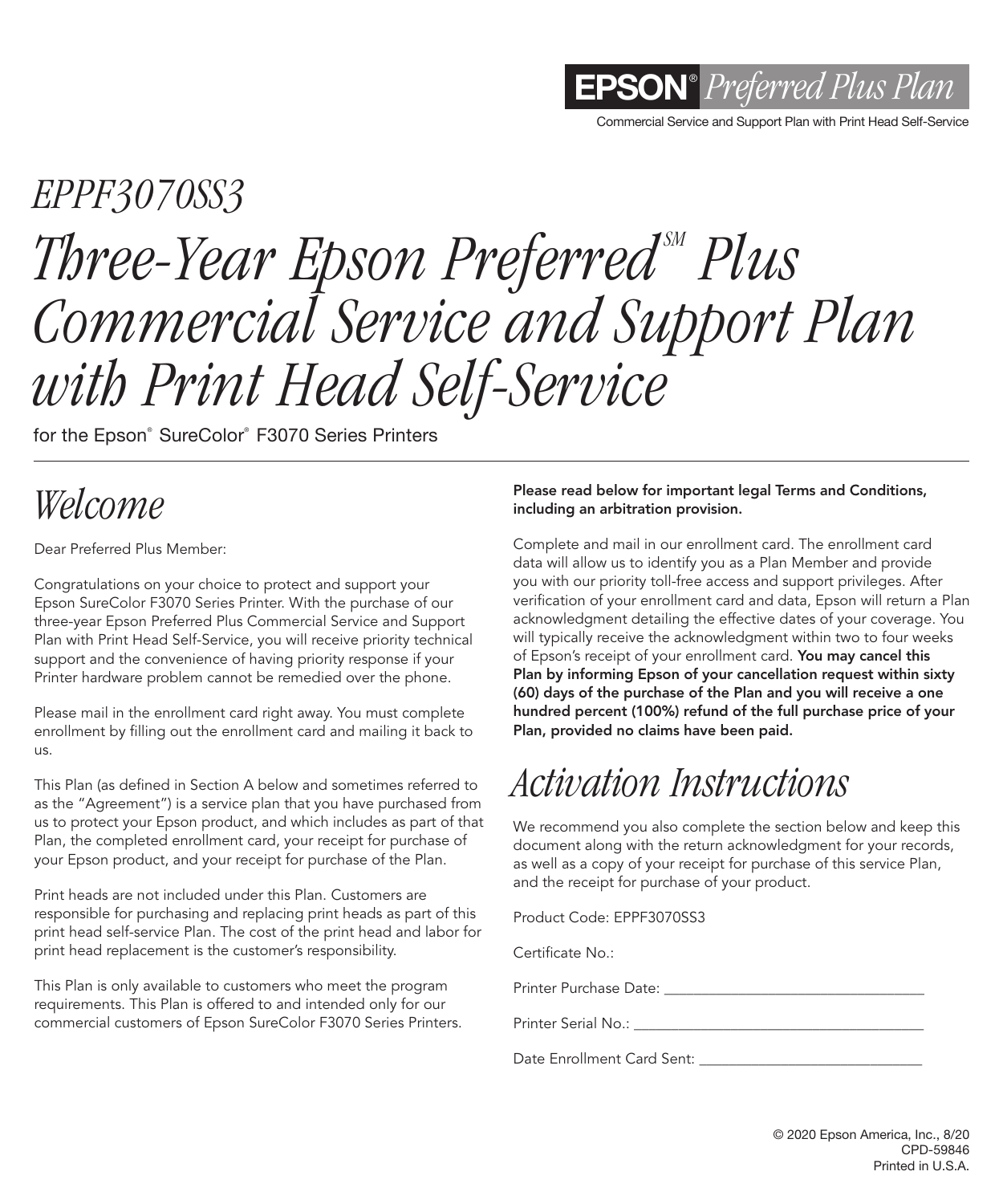## *Terms and Conditions* **2**

#### A. Plan Overview

During the term of this Agreement, Epson America, Inc. ("Epson"), or its designee will provide priority technical telephone support and other services as described in this Agreement ("Service") for each Printer for which you have purchased a service plan ("Printer" or "Product"). Under this Plan, print head replacement is considered a self-service item and customer will be trained to replace self-serviceable print heads. Epson will make commercially reasonable efforts to repair your Printer should it prove to be defective, in accordance with the terms set forth herein. For purposes of this Agreement, "Plan" means this 3-year Epson Preferred Plus Commercial Service and Support Plan with Print Head Self-Service. The Plan's term is limited to the time period purchased, or the Printer's maximum number of prints or carriage passes (see Table 1 below), whichever occurs first.

If your Printer exceeds the number of prints or carriage passes in the table below during the term of this Plan, you have the option of purchasing a one-time, on-site refurbishment at Epson's then current time and material rates. If you choose this option, the Plan will continue to be in effect until the expiration of the term or the maximum prints or carriage passes are exceeded a second time, whichever comes first.

#### Self-Service Print Head Replacement:

- Customer can purchase replacement print heads at a reduced cost.
- Customer will be trained to perform self-service replacement of print heads.
- Customer performs replacement; labor for print head replacement is the customer's responsibility.
- If customer purchases a single Printer with this Plan, two print heads may be carried for self-service replacement. If the customer purchases two or more Printers and this service plan for each printer, up to a maximum number of eight total print heads may be carried for self-service replacement.
- Print heads have a limited parts warranty of 90 days from shipment date.
- Printer must have Internet connectivity when it is set up and when the customer replaces a print head. Epson recommends that the Printer have a full-time Internet connection to allow customer to access advanced Printermanagement features.
- Removed print heads must be returned to Epson. If customer fails to return used print heads, Epson may refuse to extend future print head discounts.

#### Note: the expected life of a print head is 120,000 prints for color print heads and 60,000 prints for white print heads.

This Plan can be combined with two 1-year Plans for a maximum of 5 years of coverage. You may purchase 5 years coverage (this 3-year Plan plus two 1-year Plans all at once), or you may purchase Plans on a year-to-year basis, covering up to 5 years,

or any combination thereof. Epson is the obligor of this Plan and the party that is financially and legally obligated to perform service under this Agreement. Epson's obligations under this Plan are backed by the full faith and credit of Epson, with its principal place of business located at 3131 Katella Ave., Los Alamitos, CA 90720. If you purchased this Plan from an Epson dealer, that party is the seller of this Plan and its name and address can be found on the receipt for the purchase of the plan.

Table 1: Maximum number prints and carriage passes (viewable in the Status menu)

| Model                             | Prints  | Carriage passes |
|-----------------------------------|---------|-----------------|
| SureColor F3070<br>Series Printer | 360,000 | 19,800,000      |

#### B. Fee

The fee for each Plan is payable in full before such Plan will be activated or, if you are buying additional years, before the expiration of a Plan then currently in place. Customer is responsible for any taxes arising from the services provided under this Agreement.

#### C. Eligibility

This Epson SureColor F3070 Series Plan is offered to and intended only for our commercial customers. The Plan must be purchased prior to the expiration of the Epson Limited Warranty or Epson extended service plan to maintain continuous coverage. To utilize this plan, customer must sign up for an Epson Cloud Solution PORT account.\* Customer must be prepared to submit proof of original purchase, a dated sales invoice to the end customer, and proof of purchase for the first-time purchase of the Plan. The Plan may be combined with two one-year Plans for a maximum of 5 years (this 3-year Plan plus two 1-year Plans purchased all at once). A maximum of five years' coverage may be purchased for the same product serial number, but Printers which have exceeded the maximum number of prints or carriage passes indicated in Table 1 are not eligible for coverage.

Printers with Non-Continuous Coverage: If you are interested in purchasing a service plan from Epson and you have not had continuous coverage (your limited warranty or service plan has expired), please contact Epson to discuss our alternate service options (888-377-6611). The printer may become eligible for service coverage upon passing an operational inspection. Inspection fees apply. Printers that are non-operational may become eligible for service coverage after repairs have been made at time and material rates and upon passing an operational inspection. Repair estimates are available at current time and materials rates. Please contact Epson if you have eligibility questions.

\* Your printer requires certain Epson software, that you will need to download to your computer, to operate the printer. Additional services are available that require your printer to be connected to the Internet and to be enabled to communicate with Epson servers, which will allow Epson to collect and maintain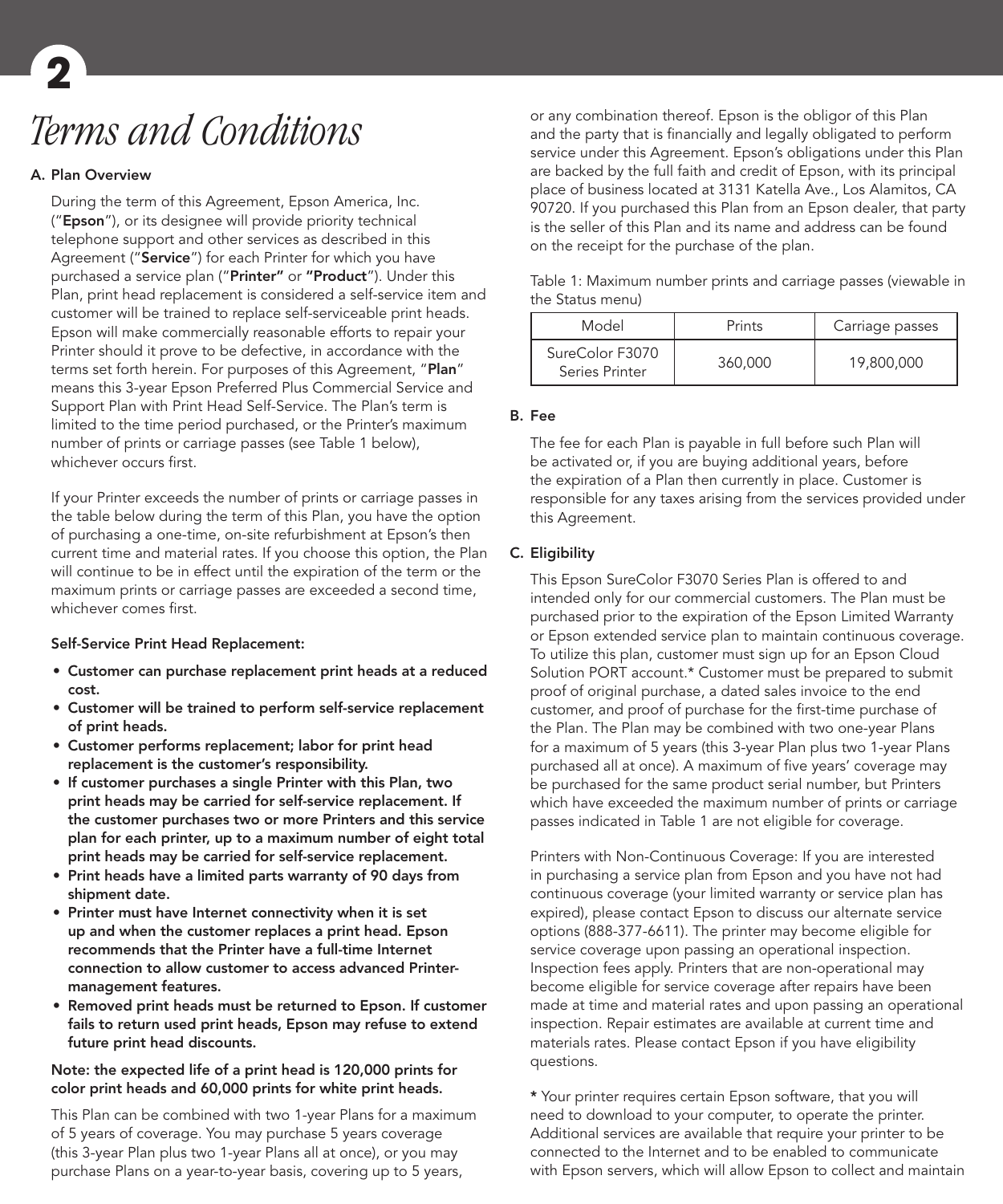usage information for purposes of facilitating service to you and improving the performance of Epson printers generally. To use such Epson services, you must authorize Epson to collect such information for these purposes. Epson's printer software will require your agreement to Epson's End User License Agreement. Certain Epson services will require your agreement to Epson's Terms of Use, which will govern your use of those services. Please review Epson's Privacy Policy provided to you to understand how Epson collects, processes, uses, and stores certain information relative to the Epson service and related software. Epson's Privacy Policy is available at: https://epson.com/privacy-policy.

#### D. How To Obtain Service

Customer may obtain Service by following these procedures:

- 1. Once the Plan is activated, please call 888-377-6611 between the hours of 6:00 am and 6:00 pm, Pacific Time, Monday through Friday. Support hours are subject to change without notice.
- 2. To obtain service, customer will be asked to provide Epson with the model and serial number of the Product, the address where the defective Product is located, and a description of the problem. An Epson service technician will provide telephone diagnostic support to determine whether the Product requires hardware repair. If repair is required, Service will be provided during the term of the Plan according to these terms and conditions.

#### E. Services Limited

Service described in this Agreement is separate from the limited warranty provided with the Product at the time of sale. This Agreement does not modify the terms and conditions of that limited warranty.

- 1. What Is Covered: This Plan covers the Epson SureColor F3070 Series Printer against defects in workmanship and materials, during the Plan coverage period. Each Plan, if used in the United States, Canada, or Puerto Rico, provides coverage for either (i) three years of coverage from the Plan Effective Date, or (ii) until your Product has reached the maximum number of prints, or (iii) until your Product has reached the maximum number of carriage passes, whichever occurs first. Print heads are not included and print head replacement (cost of print head itself and labor) are considered self-service items for which the customer is responsible. A Plan is not transferable. No other coverage is included.
- 2. What Epson Will Do To Correct Problems: Should your Epson SureColor F3070 Series Printer prove defective during the Plan and before your Printer has reached the maximum number of prints or carriage passes (whichever occurs first), an Epson service technician will work with you to resolve the problem, and if your Printer needs repair, diagnose the issue and determine what parts may be required. If service is required, the on-site service program will be utilized at

Epson's discretion. The technician will provide additional instructions about the program at the time this service is being set up.

- **3.** Unrepairable Product: In the event that Epson, after a commercially reasonable effort, is unable to repair your Printer, Epson may, at its discretion, offer a prorated refund of the service plan amount you paid, or that same prorated service plan purchase amount may be used toward the purchase of a new product or a service plan for a new product.
- 4. On-Site Response: If Epson determines a warranted hardware defect requires repair and you are within Epson's on-site service territory, an Epson Authorized Servicer will be contacted to make the repair at your facility. Epson will usually dispatch repair parts and a technician to your location for the next business day if a determination that repair is required occurs prior to 1:00 pm Pacific Time. If that determination is made after 1:00 pm Pacific Time, dispatch will usually be for the second business day. An adult must be available to accept the parts delivery and be present at all times while a technician is on-site. Epson's shipment of service parts does not imply that replacement is required. When service involves the exchange of parts, the items/parts replaced become the property of Epson. The new items assume the remaining warranty period of the original Product. The replacement parts may be new or remanufactured to Epson standards.
- 5. What this Plan Does Not Cover: This Plan also does not cover damage to the Epson product caused by parts or supplies not manufactured, distributed, or certified by Epson. This Plan does not cover normal wear and tear. Consumables, supplies, accessories, other expendable items—such as, rollers or pads and items identified as being replaceable by the user in the *User's Guide*—are also not covered under this Plan. Consumables are items that wear out under normal use and must be replaced by the end user as needed. Other items that are not covered are listed below. Customer agrees to be billed at Epson's standard rates if the excluded services are necessary to restore Product to working conditions and to pay such charges upon receipt of invoice. Services not covered by or excluded from this Plan include:
	- a. Any damage caused by misuse, abuse, improper installation, neglect, failure to maintain, improper packing or shipping, disasters such as fire, flood, lightning, improper electrical currents, software problems, or interaction with non-Epson products.
	- **b.** Any damage caused by use of non-Epson inks, ink cartridges, or ink delivery systems in the Printer.
	- c. Any damage caused by using non-Epson media or garments (unless the media or garments were expressly recommended by Epson).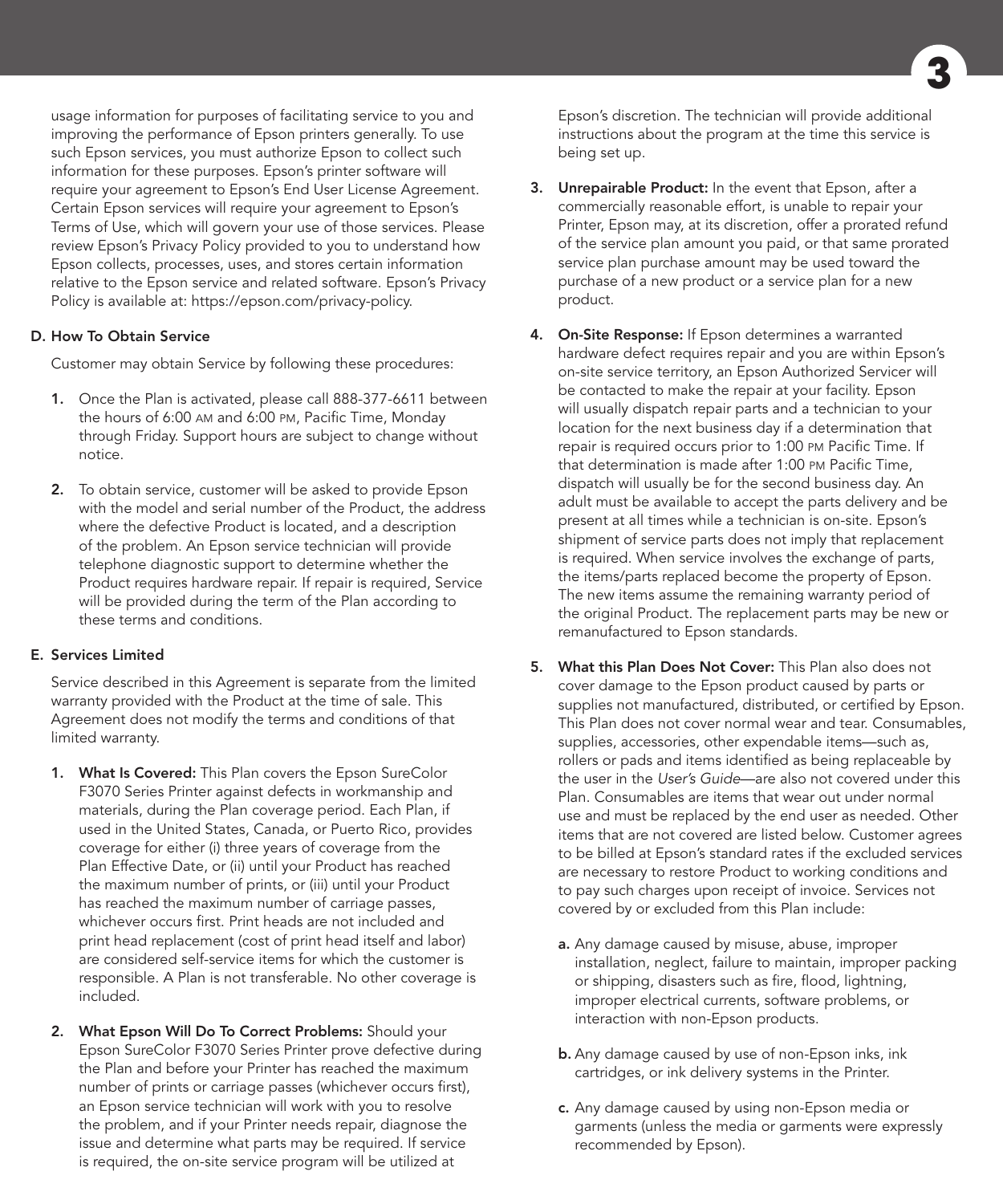d. Any damage, maintenance, or service arising from excessive or continuous use.

**4**

- e. Any damage caused by, or any service for, third-party software, applications, parts, components, or peripheral devices added to the product after its shipment from Epson, e.g., dealer- or user-added boards, components, or cables.
- f. Any damage caused by installing the Printer next to a heat source or directly in the path of an air vent or air conditioner.
- g. Service when the Printer is used outside the U.S., Canada, or Puerto Rico.
- h. Service when the Printer label, logo, rating label, or serial number has been removed.
- i. Any damage from service performed by other than an Epson Authorized Servicer.
- j. Any service or replacement of consumable items or maintenance consumables such as ink cartridges, ink supply units, ink packs, pick-up rollers, ADF rollers, etc.
- k. Any cosmetic damage or wear to product casings or covers.
- l. Any color change or fading of printed media, garments, or reimbursement of materials or services required for reprinting.
- m.Any product or parts purchased as used, refurbished, or reconditioned.
- n. Any damage caused by using improper packaging materials or improper packaging and shipping when returning a product for repair or replacement. You will be invoiced for such shipping damages to product.

#### 6. Product Specific Exclusions:

- a. Customer is responsible for purchasing and replacing print heads.
- b. Any damage caused by improper use, neglect, or improper performance of user-level maintenance as documented in the *User's Guide*. See the maintenance section of your *User's Guide* for in-depth maintenance instructions.
- c. Service required to return the Printer to operation if it has been turned off for an extended period and pre-storage maintenance was not performed (see your *User's Guide* for details).
- d. Damage caused by improper self-service or print head replacement.

Note: If a claimed defect cannot be identified or reproduced in service, you will be held responsible for costs incurred.

#### F. Term, Renewal, and Cancellation

The term of the Plan shall begin, as applicable, either on the expiration date of the Epson Limited Warranty, the Epson service plan, or for non-continuous coverage, the purchase date of your Plan indicated on your receipt ("Plan Effective Date") and shall expire on the three-year anniversary of such Plan Effective Date. The total possible aggregate number of years that you may purchase is five (5) years (i.e. this three-year Plan and two one-year Plans).

- 1. You may not assign or transfer this Agreement without the prior and express written consent of Epson. Please contact Epson (customer.inquires@ea.epson.com or call 888-377-6611) to request consent. Any other purported transfer or assignment shall be void.
- 2. You may cancel this Plan by informing Epson of your cancellation at any time. The right to cancel only applies to the original purchaser of this Plan and may not be transferred or assigned.
- **3.** You may cancel this Plan by informing Epson of your cancellation request within sixty (60) days of the purchase of the Plan and you will receive a one hundred percent (100%) refund of the full purchase price of your Plan, minus any costs for claims that have been paid. If your cancellation request is made more than sixty (60) days from the date of purchase or if a claim has been paid, you will receive a pro-rata refund of the purchase price of your Plan, less any paid claims. Epson may also cancel this Plan. In that case, Epson shall provide you with a written notice at least fifteen (15) days prior to such cancellation at your last known address, with the effective date for the cancellation and the reason for cancellation. Prior notice is not required if the reason for cancellation is non-payment of the purchase price of the Plan, a material misrepresentation, or substantial breach of duties by you relating to the covered property or its use. If Epson cancels the Plan, you will receive a pro-rata refund of what you paid for the Plan (for example, for a cancellation occurring halfway into the Plan's term, you will be refunded one-half the amount you paid). If you cancel the Plan as permitted by this Plan Agreement and applicable law, and Epson fails to refund the applicable amount to you within thirty (30) days, then Epson is also required to pay you a penalty of ten percent (10%) per month for the unpaid amount due and owed to you. The right to cancel and receive a refund and this penalty payment only applies to the original purchaser of this Plan and may not be transferred or assigned.

#### G. DISPUTES, BINDING INDIVIDUAL ARBITRATION, AND WAIVER OF CLASS ACTIONS AND CLASS ARBITRATIONS

1. Disputes. The terms of this Section G shall apply to all Disputes between you and Epson. The term "Dispute" is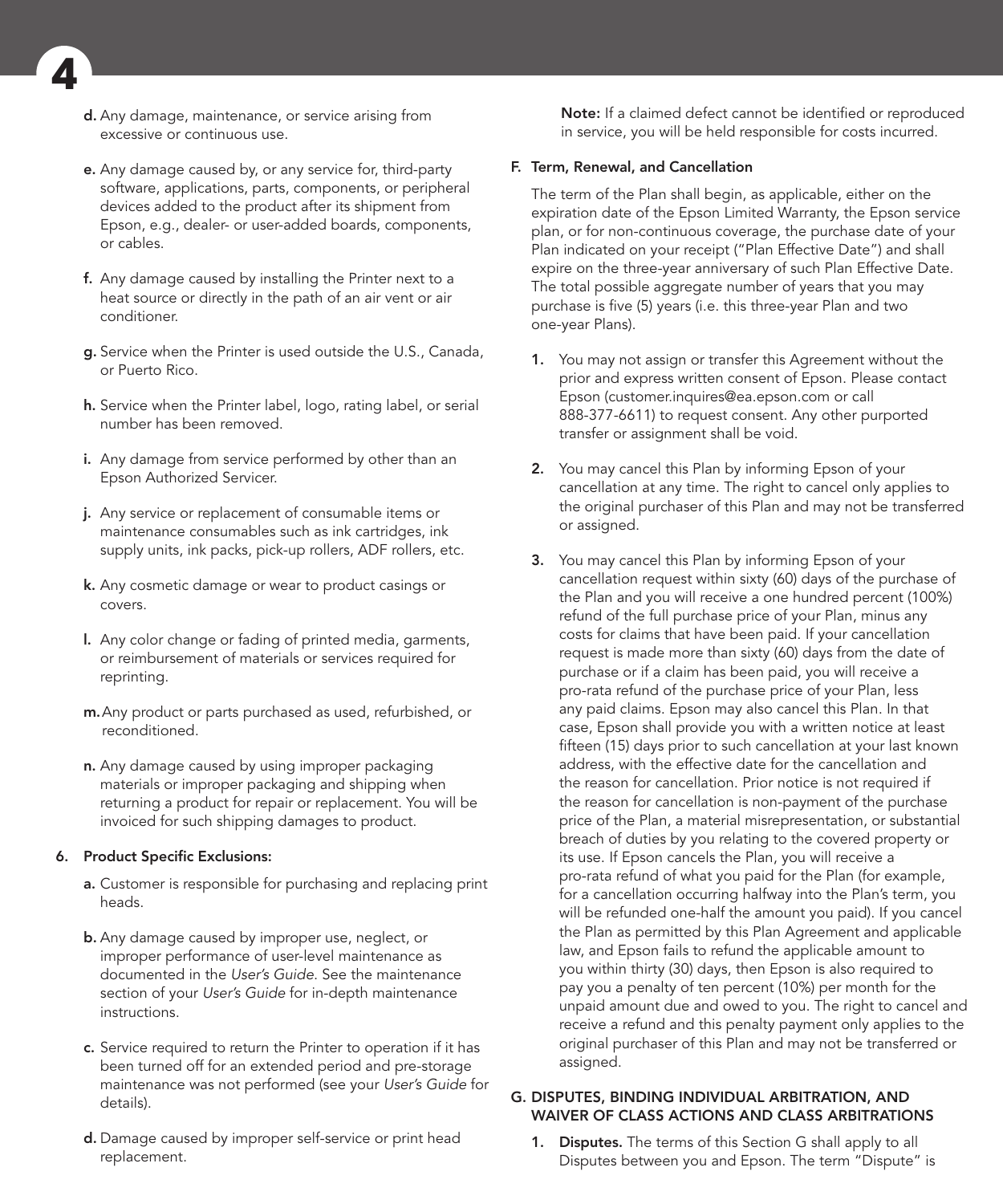meant to have the broadest meaning permissible under law or in equity and includes any dispute, claim, controversy or action between you and Epson arising out of or relating to this Agreement (including its formation, performance, or breach), the Software, Epson Hardware, the parties' relationship with each other, and/or any other transaction involving you and Epson, whether in contract, or with respect to warranty, misrepresentation, fraud, tort, intentional tort, statute, regulation, ordinance, or any other legal or equitable basis. However, a "Dispute" does not include a claim or cause of action for (a) trademark infringement or dilution, (b) patent infringement, (c) copyright infringement or misuse, or (d) trade secret misappropriation (an "IP Claim"). You and Epson also agree, notwithstanding Section G, that a court, not an arbitrator, may decide if a claim or cause of action is for an IP Claim.

- 2. Initial Dispute Resolution. Before submitting a claim for arbitration in accordance with this Section G, you and Epson agree to try, for sixty (60) days, to resolve any Dispute informally. If Epson and you do not reach an agreement to resolve the Dispute within the sixty (60) days, you or Epson may commence an arbitration in accordance with Section G(6). Notice to Epson must be addressed to: Epson America, Inc., ATTN: Legal Department, 3131 Katella Ave., Los Alamitos, CA 90720. Any notice of the Dispute shall include the sender's name, address and contact information, the facts giving rise to the Dispute, and the relief requested. Any notice sent to you will be sent to the most recent address Epson has in its records for you. For this reason, it is important to notify us if your address changes by emailing us at EAILegal@ea.epson.com or writing us at the address above. You and Epson agree to act in good faith to resolve the Dispute before commencing arbitration in accordance with this Section G(2).
- 3. Binding Arbitration. If we do not reach an agreed upon solution within a period of sixty (60) days from the time informal dispute resolution is pursued pursuant to Section G(2) above, then either party may initiate binding arbitration. You and Epson agree that all Disputes shall be resolved by binding arbitration according to this Agreement. ARBITRATION MEANS THAT YOU WAIVE YOUR RIGHT TO A JUDGE OR JURY IN A COURT PROCEEDING AND YOUR RIGHT TO DISCOVERY AND GROUNDS FOR APPEAL ARE MORE LIMITED THAN IN COURT. Pursuant to this Agreement, binding arbitration shall be administered by JAMS, a nationally recognized arbitration provider, pursuant to the JAMS Streamlined Arbitration Rules and Procedures or its applicable code of procedures then in effect for consumer related disputes, but excluding any rules that permit class arbitration (for more detail on procedure, see Section G(6) below). You and Epson understand and agree that (a) the Federal Arbitration Act (9 U.S.C. §§ 1 *et seq.*) governs the interpretation and enforcement of this Section G, (b) this Agreement memorializes a transaction in interstate commerce, and (c) this Section G shall survive termination of this Agreement.

4. Exception-Small Claims Court. Notwithstanding the parties' agreement to resolve disputes through arbitration, you or we may bring an individual action in the small claims court of your state or municipality if the action is within that court's jurisdiction and is pending only in that court.

**5**

- 5. WAIVER OF CLASS ACTION AND CLASS ARBITRATION. YOU AND EPSON AGREE THAT EACH PARTY MAY BRING DISPUTES AGAINST THE OTHER PARTY ONLY IN AN INDIVIDUAL CAPACITY, AND NOT AS A CLASS ACTION OR CLASS ARBITRATION. If any court or arbitrator determines that the class action waiver set forth in this paragraph is void or unenforceable for any reason or that an arbitration can proceed on a class basis, then the arbitration provision set forth herein shall be deemed null and void in its entirety and the parties shall be deemed to have not agreed to arbitrate disputes.
- **6.** Arbitration Procedure. If you or Epson commences arbitration, the arbitration shall be governed by the JAMS Streamlined Arbitration Rules and Procedures or the applicable rules of JAMS that are in effect when the arbitration is filed, excluding any rules that permit arbitration on a class-wide basis (the "JAMS Rules"), available at http://www.jamsadr.com or by calling 1-800-352-5267, and under the rules set forth in this Agreement. All Disputes shall be resolved by a single neutral arbitrator, which shall be selected in accordance with the JAMS Streamlined Arbitration Rules and Procedures, and both parties shall have a reasonable opportunity to participate in the selection of the arbitrator. The arbitrator is bound by the terms of this Agreement. The arbitrator, and not any federal, state, or local court or agency, shall have exclusive authority to resolve all disputes arising out of or relating to the interpretation, applicability, enforceability, or formation of this Agreement, including any claim that all or any part of this Agreement is void or voidable. Notwithstanding this broad delegation of authority to the arbitrator, a court may determine the limited question of whether a claim or cause of action is for an IP Claim, which is excluded from the definition of "Disputes" in Section G(1) above. The arbitrator shall be empowered to grant whatever relief would be available in a court under law or in equity. In some instances, the costs of arbitration can exceed the costs of litigation, and the right to discovery may be more limited in arbitration than in court. Each party will have the right to use legal counsel in connection with arbitration at its own expense. The arbitrator's award is binding and may be entered as a judgment in any court of competent jurisdiction. You may choose to engage in arbitration hearings by telephone or, if you and we both agree, to conduct it online, in lieu of appearing live. Arbitration hearings not conducted by telephone or online shall take place in a location reasonably accessible from your primary residence, or in Orange County, California, at your option.
	- a. Initiation of Arbitration Proceeding. If either you or Epson decides to arbitrate a Dispute, both parties agree to the